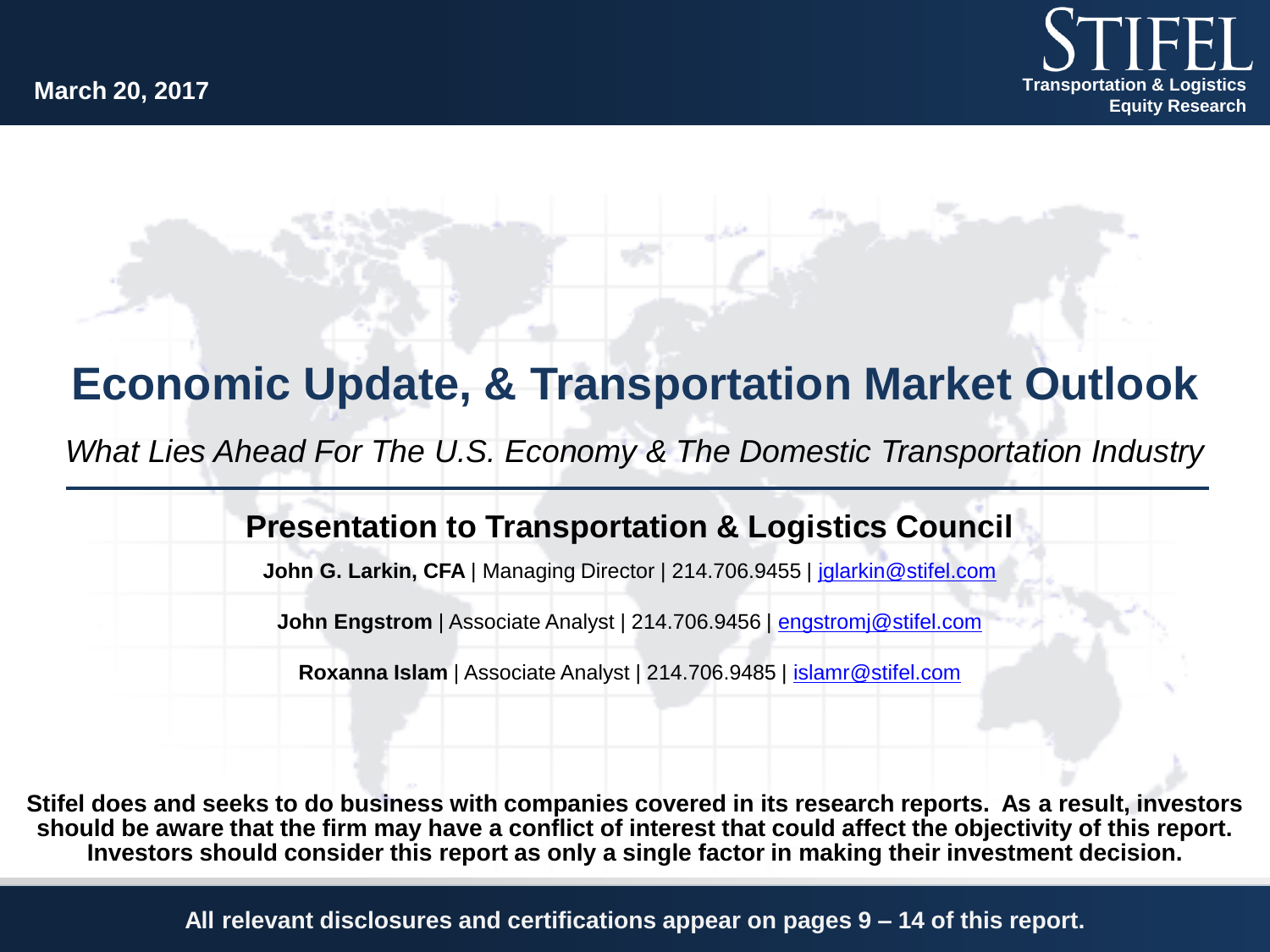**Average Real GDP Growth Rate Per Quarter in Office** Last 11 Presidents (1953 – 2016)



### **Average Real GDP Growth Rate per Quarter in Office**

Last 11 Presidents (1953-2016)

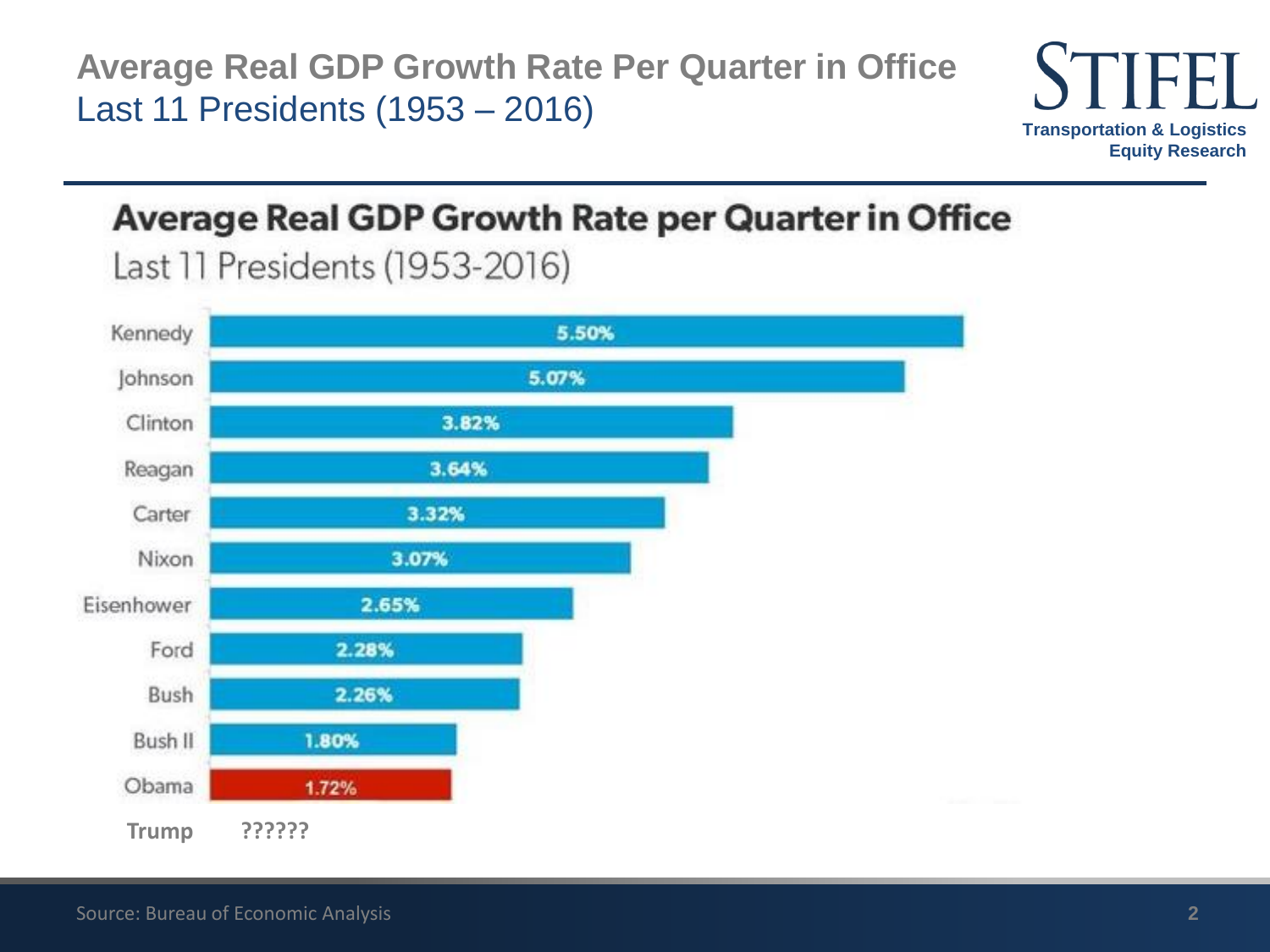**Economy** What will change over the next 12 months? In our view...



### **Economic stimulus**

- **Infrastructure**
- **Energy self-sufficiency**
- **Mad Dog Mattis / Defense re-build**
- **Reduced/simplified taxes**
- **1 for 2 regulation swap**
- **Petro/chem buildout coming on stream**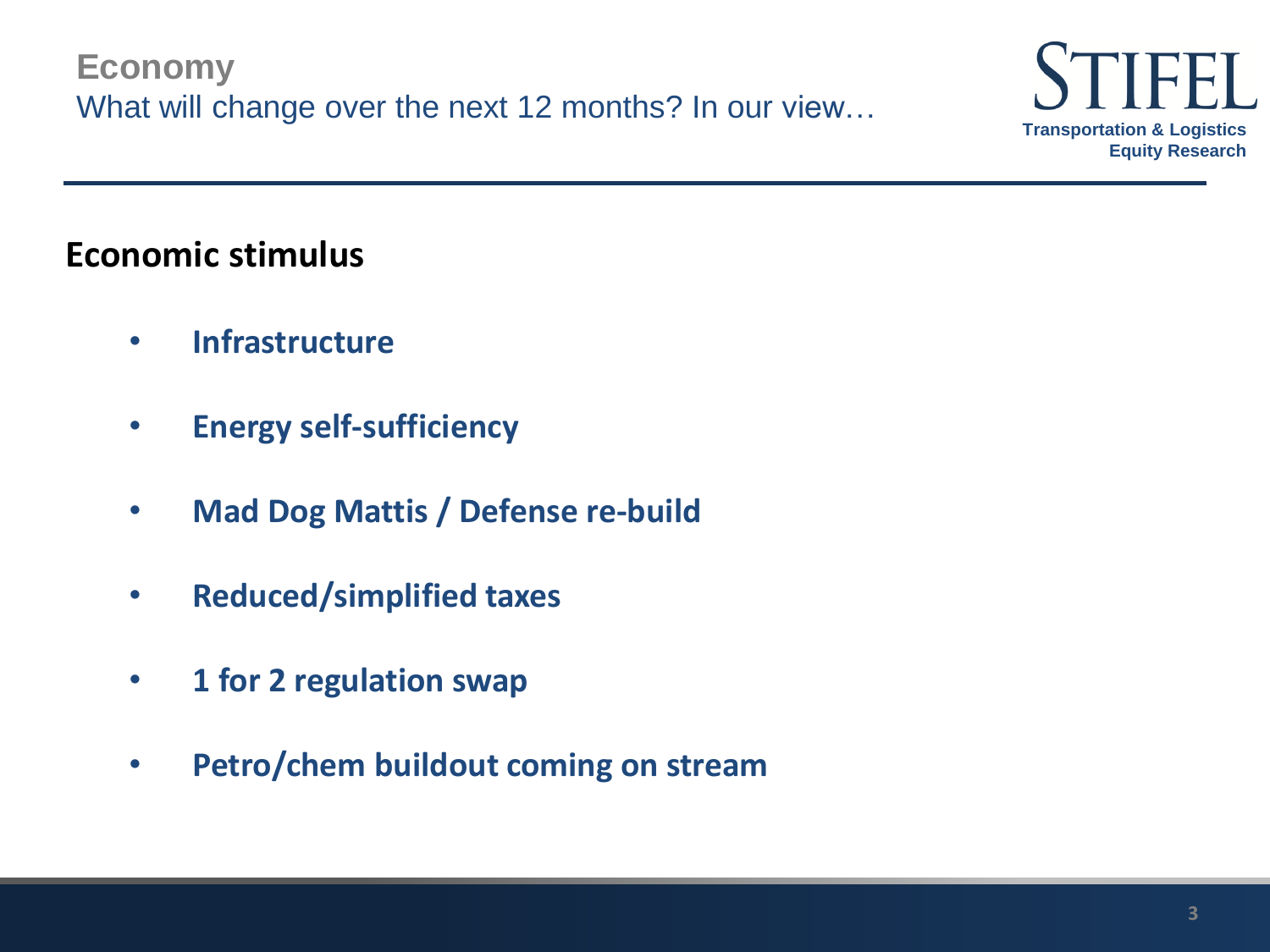### **Equity Markets Believe** The stock market has moved approximately 9% to the positive since the election



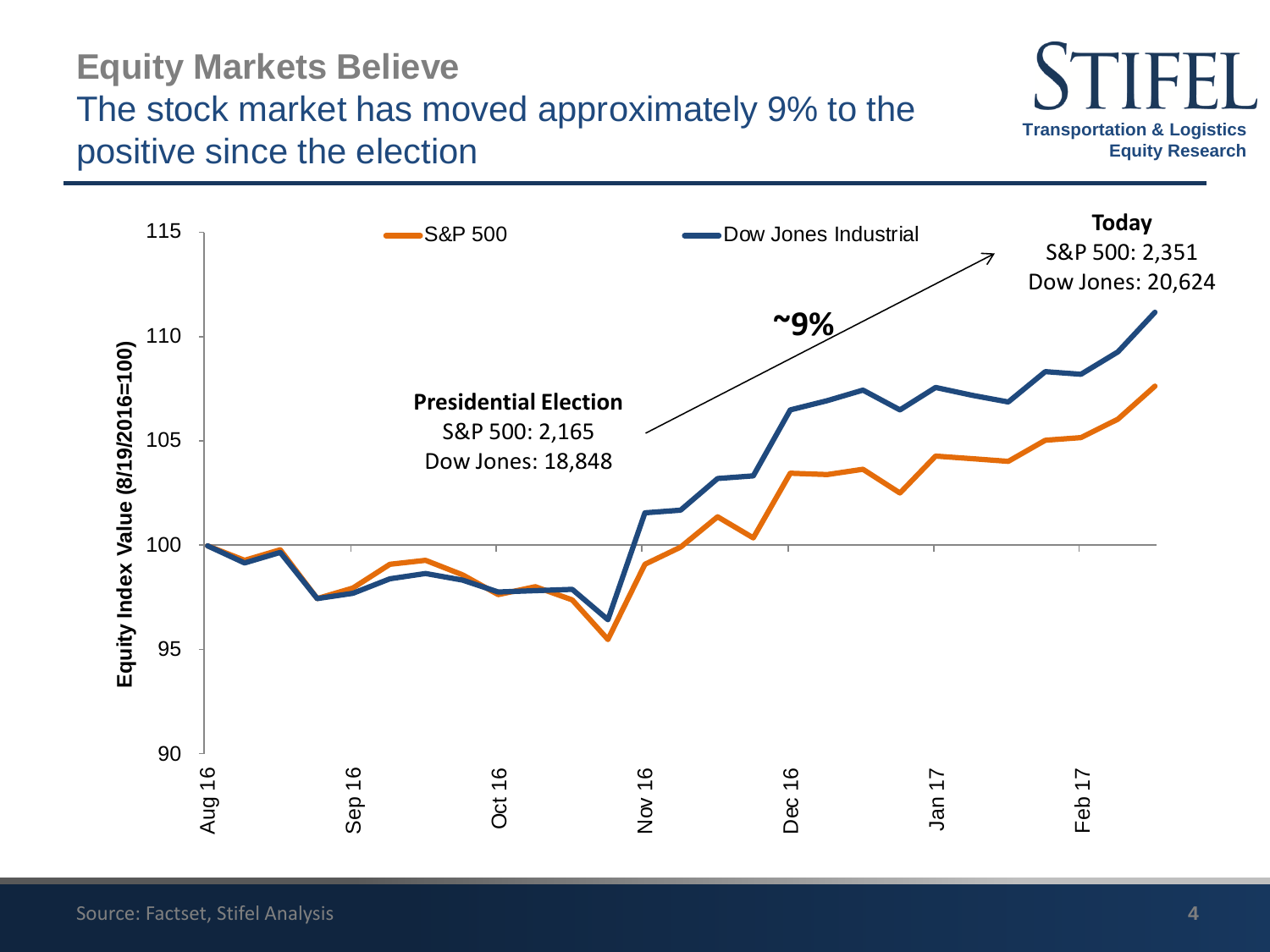### **Gross Domestic Product** Current GDP estimates project Y/Y growth from 2016. FED estimates have been notoriously inaccurate predictors

**Forecast Source: Trading Economics Measurement: Y/Y** 1.6% 2.4% 2.9% 2.5% 3.3% 3.0% 2.2% 1.9% 1.6% 1.3% 1.7% 1.9% 2.1% 2.2% 2.3% 2.5% 0.0% 0.5% 1.0% 1.5% 2.0% 2.5% 3.0% 3.5% 1Q14 2Q14 3Q14 4Q14 1Q15 2Q15 3Q15 4Q15 1Q16 2Q16 3Q16 4Q16 1Q17 2Q17 3Q17 4Q17

Chart displays seasonally adjusted annual data; pink shaded regions denote recession Source: Bureau of Economic Analysis, Federal Reserve, Trading Economics

**Transportation & Logistics** 

**Equity Research**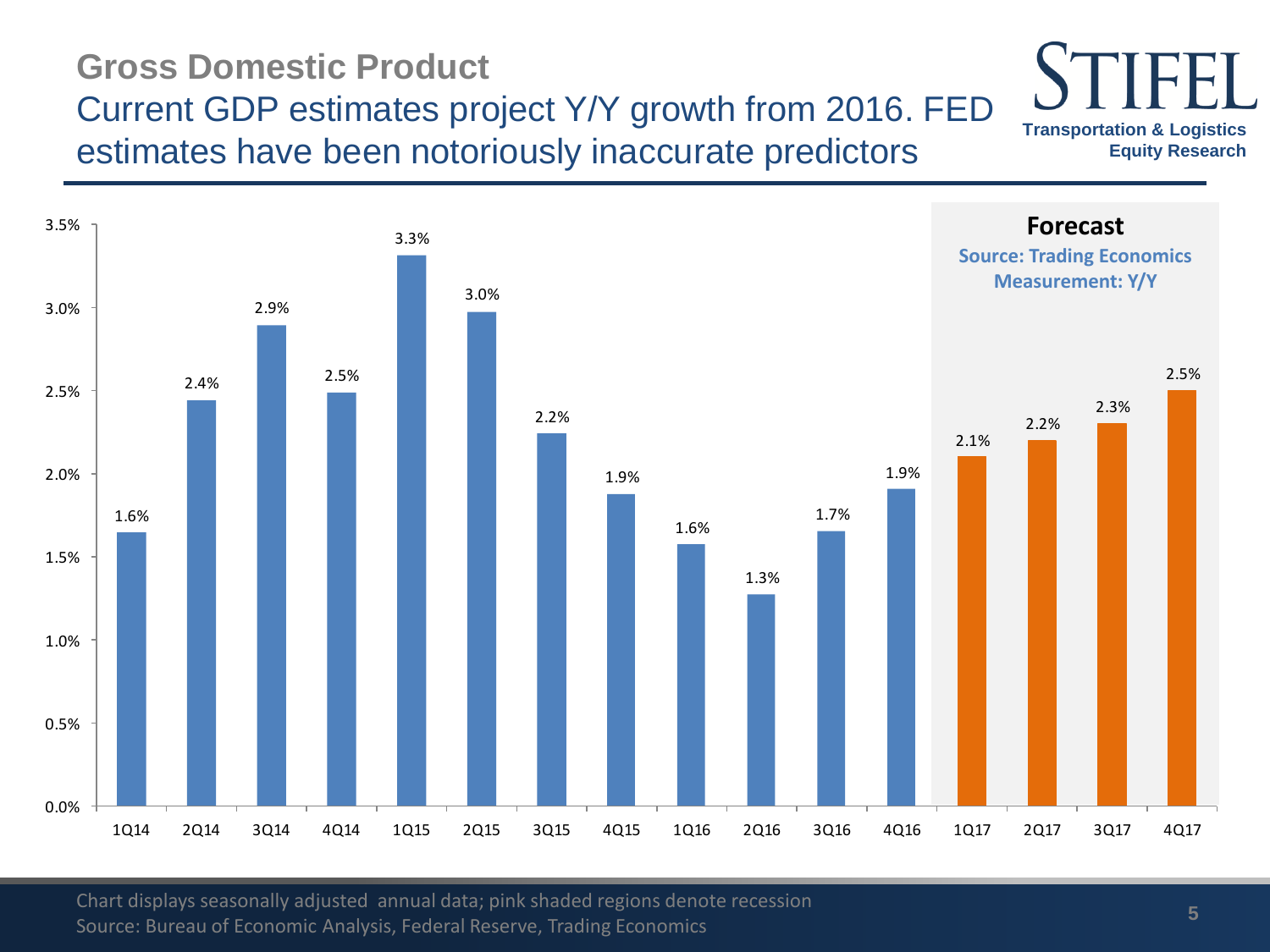### **Freight Volumes Still Mixed** But in recent months some green shoots have come through data feeds





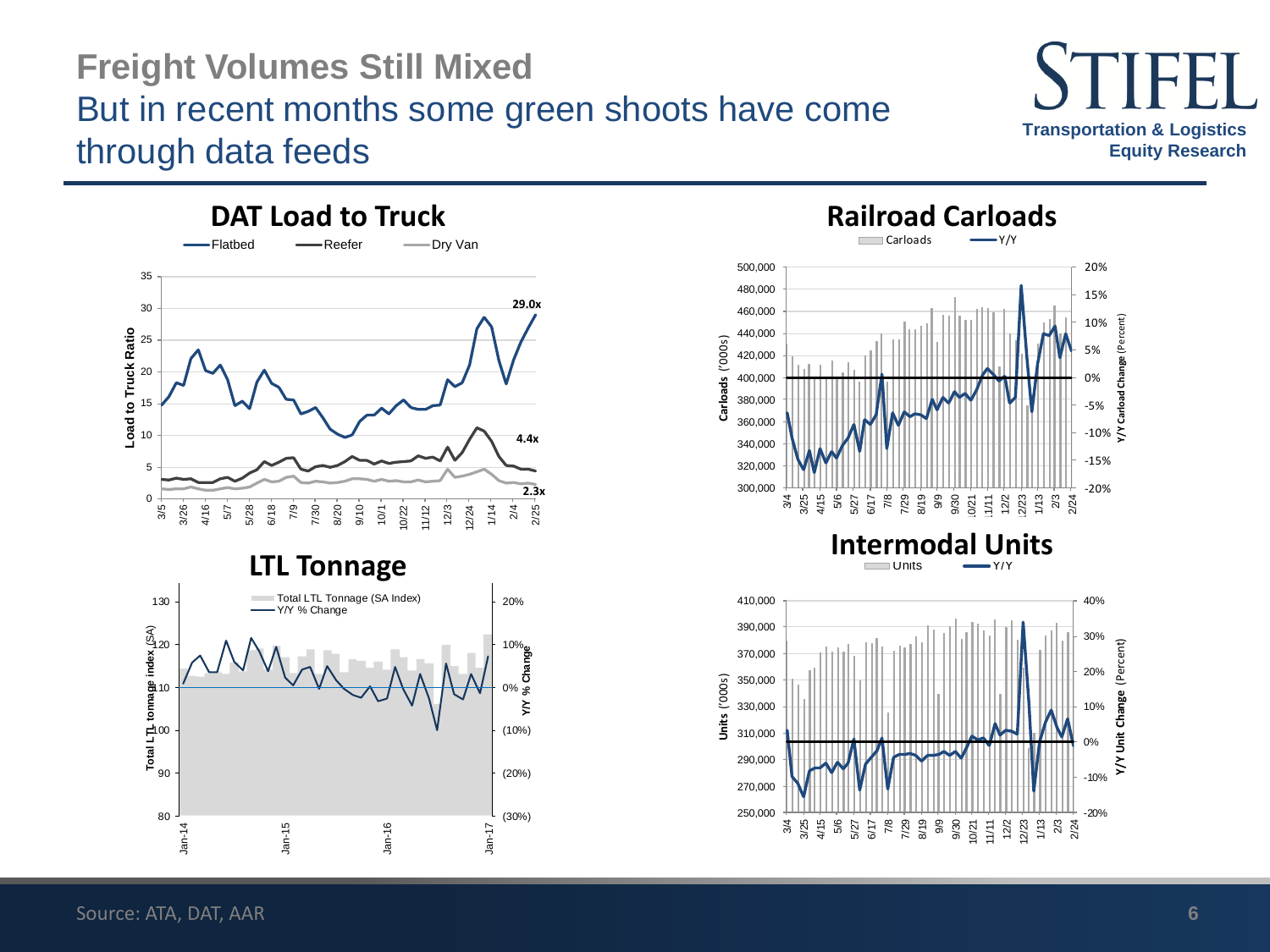### **Economic Indicators Inventories** Are Elevated Retail Inventory/Sales the New Norm In Supply Chain Management?



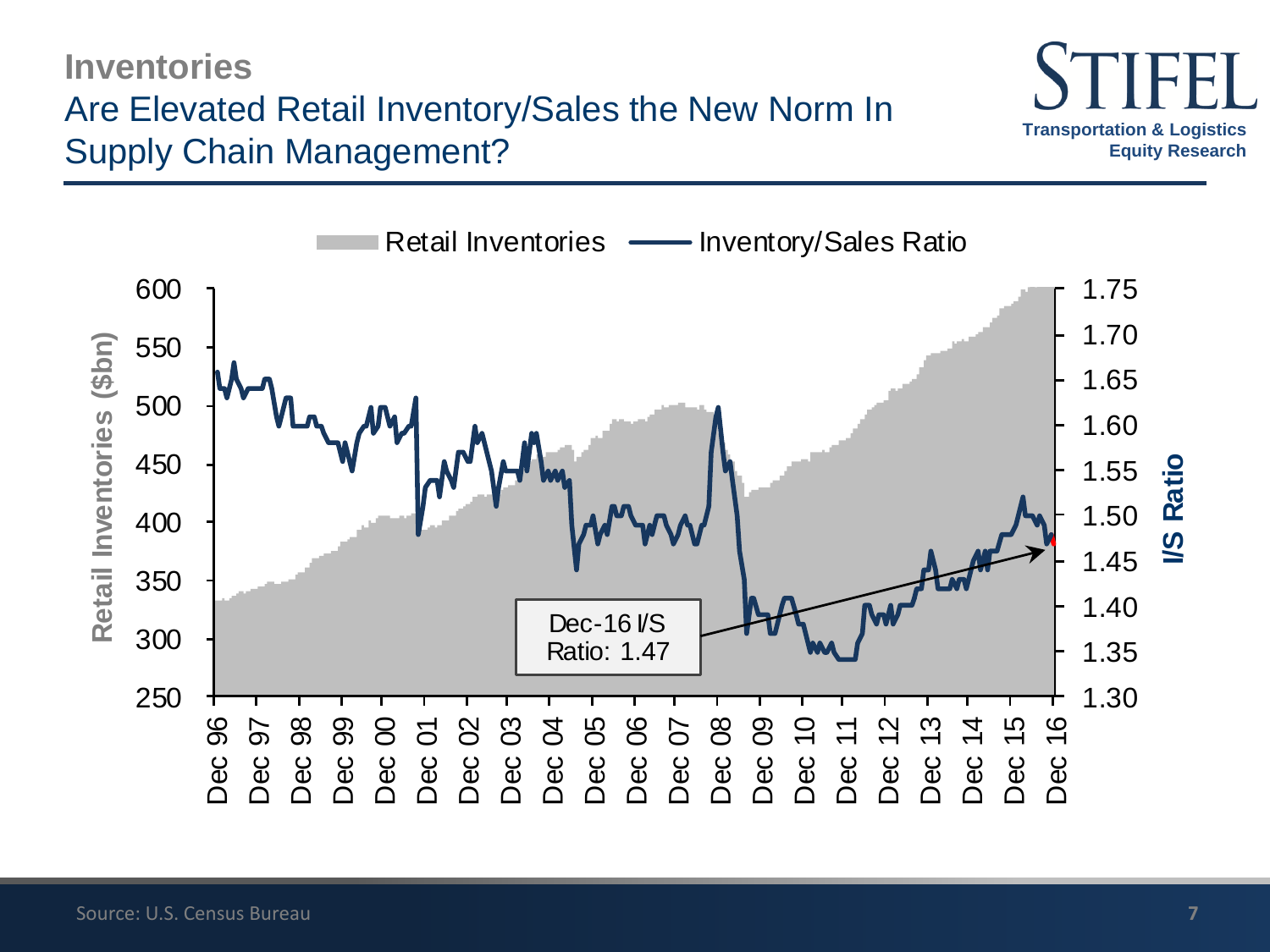

- **Hope springs eternal in private sector**
- **Washington moving at a snails pace**
- **TL fleet downsizing and FMCSA ELD regulations will set the tone for reduced capacity**
- **Inventory rightsizing, Trumponomics, and renewed business sector optimism should drive incremental demand**
- **Freight rates could rise in 2H17 and should rise in 2018, and beyond - barring a recession**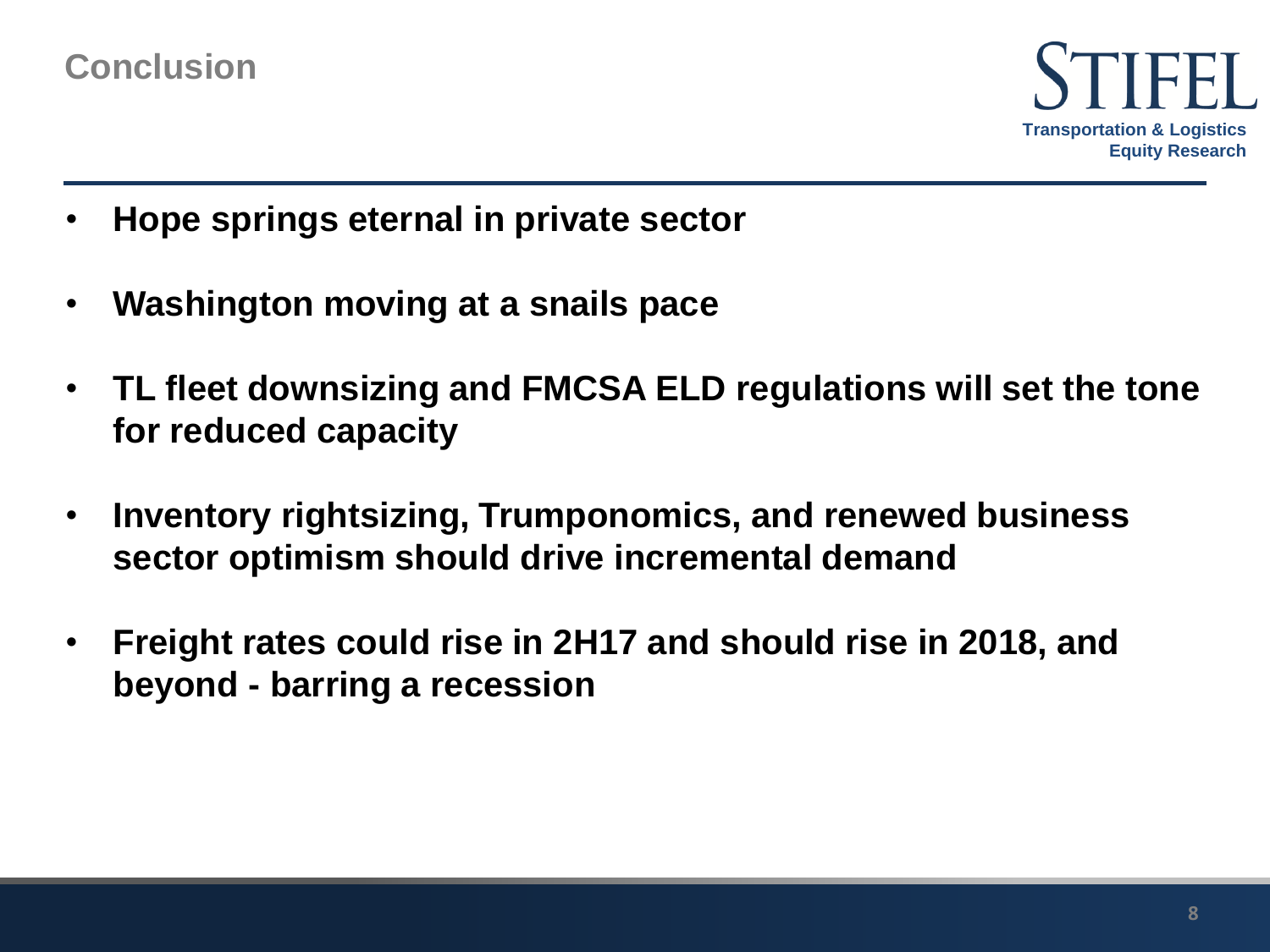

**I, John G. Larkin, certify that the views expressed in this research report accurately reflect my personal views about the subject securities or issuers; and I, John G. Larkin, certify that no part of my compensation was, is, or will be directly or indirectly related to the specific recommendations or views contained in this research report.** 

#### **Our European Policy for Managing Research Conflicts of Interest is available at [www.stifel.com](http://www.stifel.com/).**

The equity research analyst(s) responsible for the preparation of this report receive(s) compensation based on various factors, including Stifel's overall revenue, which includes investment banking revenue.

Our investment rating system is three tiered, defined as follows:

**BUY** – We expect a total return of greater than 10% over the next 12 months with total return equal to the percentage price change plus dividend yield.

**HOLD** – We expect a total return between -5% and 10% over the next 12 months with total return equal to the percentage price change plus dividend yield.

**SELL** – We expect a total return below -5% over the next 12 months with total return equal to the percentage price change plus dividend yield.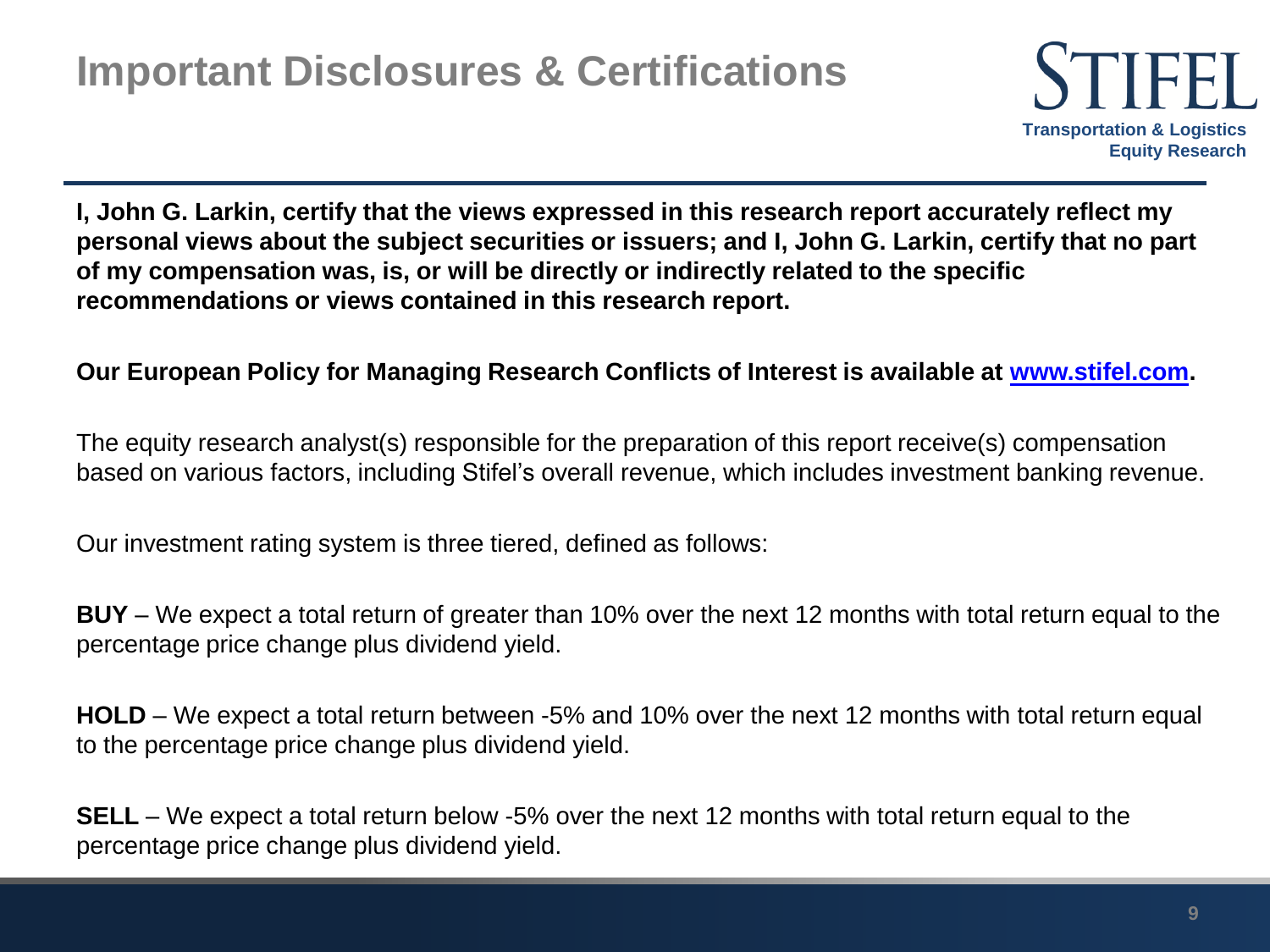

Occasionally, we use the ancillary rating of **SUSPENDED** (SU) to indicate a long-term suspension in rating and/or target price, and/or coverage due to applicable regulations or Stifel policies. **SUSPENDED** indicates the analyst is unable to determine a "reasonable basis" for rating/target price or estimates due to lack of publicly available information or the inability to quantify the publicly available information provided by the company and it is unknown when the outlook will be clarified. **SUSPENDED** may also be used when an analyst has left the firm.

Of the securities we rate, 48% are rated Buy, 42% are rated Hold, 3% are rated Sell and 7% are rated Suspended.

Within the last 12 months, Stifel or an affiliate has provided investment banking services for 18%, 7%, 3% and 15% of the companies whose shares are rated Buy, Hold, Sell and Suspended, respectively.

#### **Additional Disclosures**

Please visit the Research Page at www.stifel.com for the current research disclosures and respective target price methodology applicable to the companies mentioned in this publication that are within Stifel's coverage universe. For a discussion of risks to target price please see our stand-alone company reports and notes for all stocks.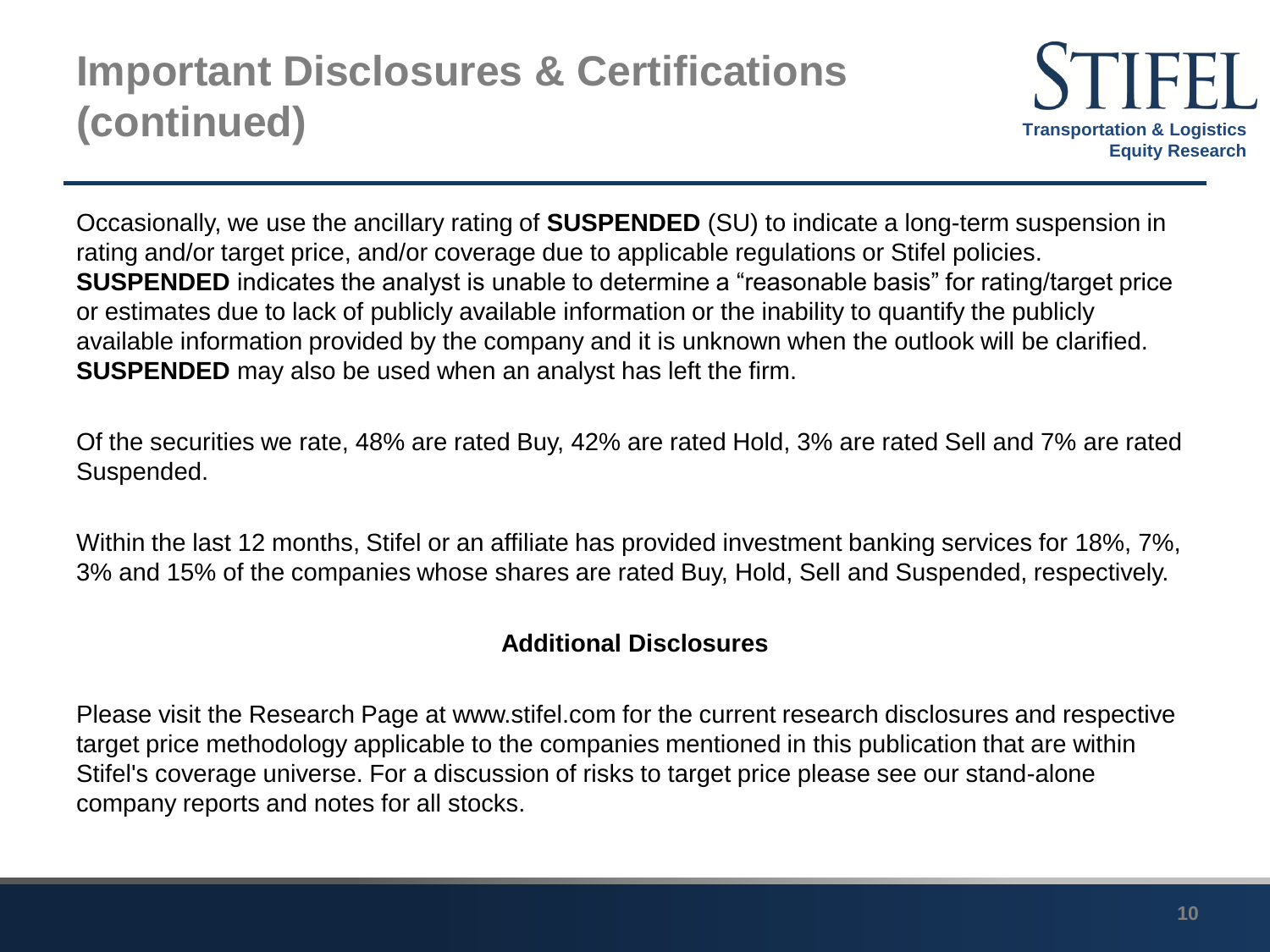

The information contained herein has been prepared from sources believed to be reliable but is not guaranteed by us and is not a complete summary or statement of all available data, nor is it considered an offer to buy or sell any securities referred to herein. Opinions expressed are subject to change without notice and do not take into account the particular investment objectives, financial situation or needs of individual investors. Employees of Stifel, or its affiliates may, at times, release written or oral commentary, technical analysis or trading strategies that differ from the opinions expressed within. Past performance should not and cannot be viewed as an indicator of future performance.

As a multi-disciplined financial services firm, Stifel regularly seeks investment banking assignments and compensation from issuers for services including, but not limited to, acting as an underwriter in an offering or financial advisor in a merger or acquisition, or serving as a placement agent in private transactions.

#### **Affiliate Disclosures**

"Stifel", includes Stifel Nicolaus & Company ("SNC"), a US broker-dealer registered with the United States Securities and Exchange Commission and the Financial Industry National Regulatory Authority and Stifel Nicolaus Europe Limited ("SNEL"), which is authorized and regulated by the Financial Conduct Authority ("FCA"), (FRN 190412) and is a member of the London Stock Exchange.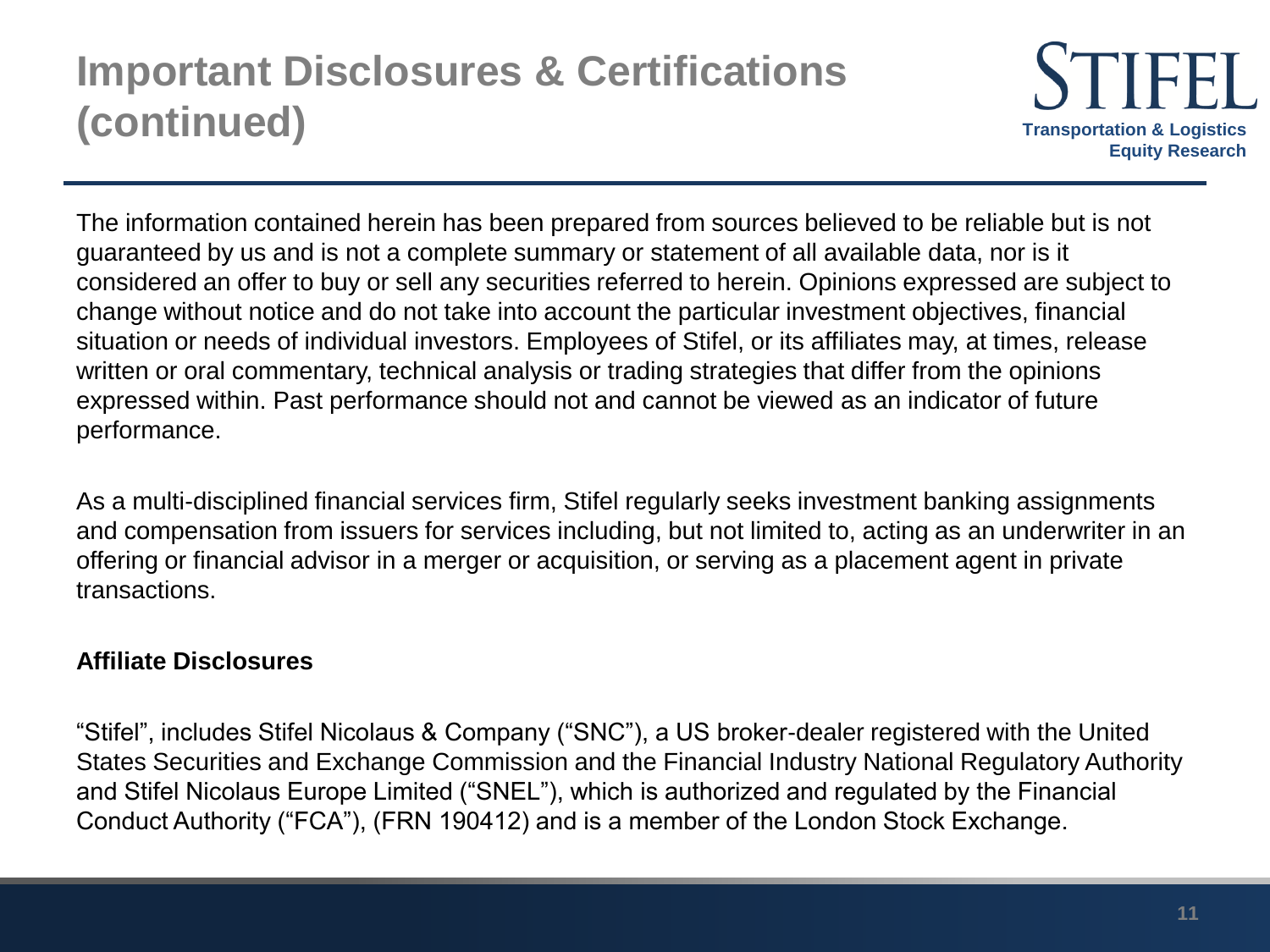

**Registration of non-US Analysts:** Any non-US research analyst employed by SNEL contributing to this report is not registered/qualified as a research analyst with FINRA and is not an associated person of the US broker-dealer and therefore may not be subject to FINRA Rule 2241 or NYSE Rule 472 restrictions on communications with a subject company, public appearances, and trading securities held by a research analyst account.

#### **Country Specific and Jurisdictional Disclosures**

**United States:** Research produced and distributed by SNEL is distributed by SNEL to "Major US Institutional Investors" as defined in Rule 15a-6 under the US Securities Exchange Act of 1934, as amended. SNC may also distribute research prepared by SNEL directly to US clients, including US clients that are not Major US Institutional Investors. In these instances, SNC accepts responsibility for the content. SNEL is a non-US broker-dealer and accordingly, any transaction by a US client in the securities discussed in the document must be effected by SNC. US clients wishing to place an order should contact their SNC representative.

**Canadian Distribution**: Research produced by SNEL is distributed in Canada by SNC in reliance on the international dealer exemption. This material is intended for use only by professional or institutional investors. None of the investments or investment services mentioned or described herein is available to other persons or to anyone in Canada who is not a "permitted client" as defined under applicable Canadian securities law.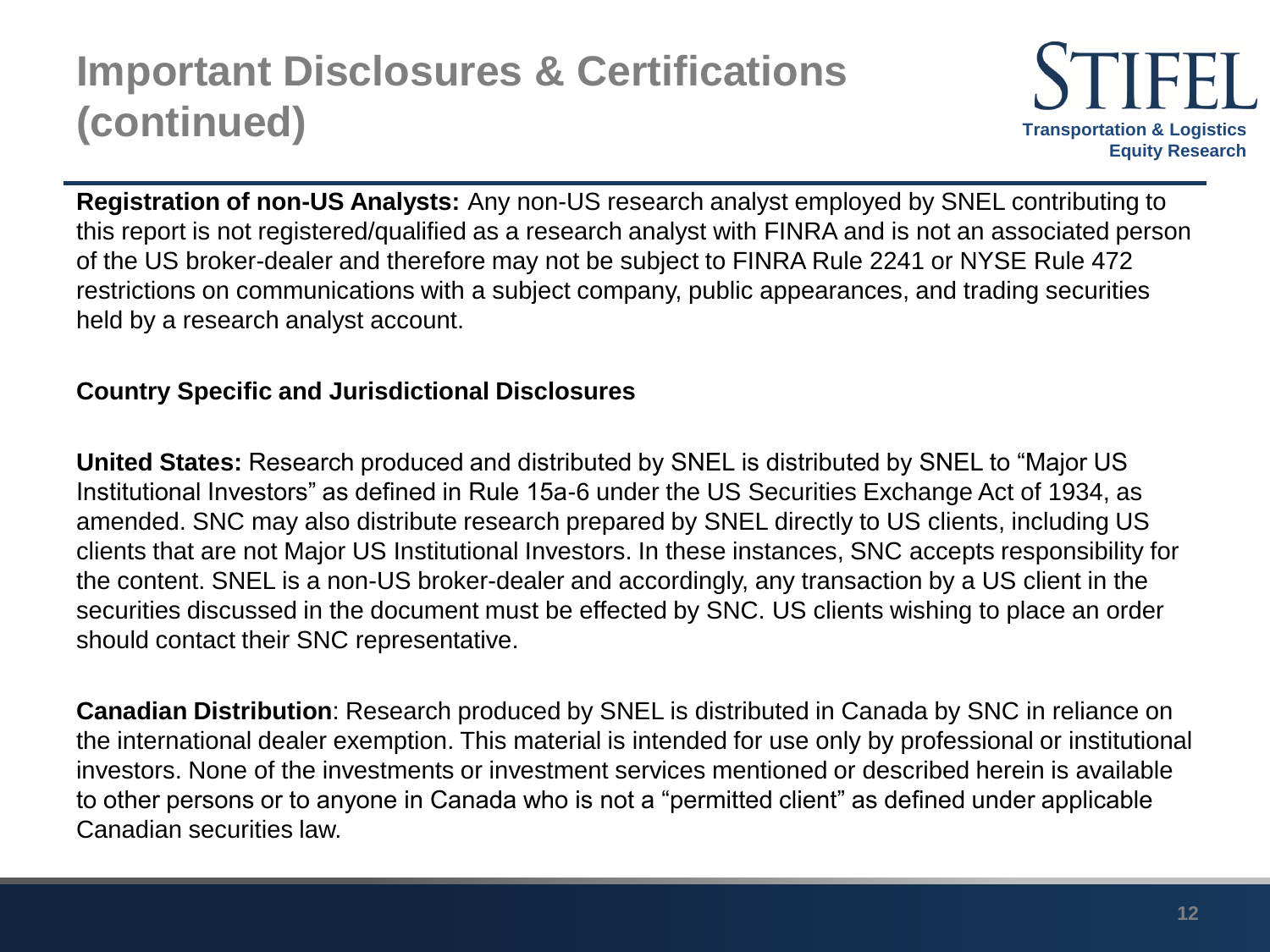

**UK and European Economic Area (EEA):** This report is distributed in the EEA by SNEL, which is authorized and regulated in the United Kingdom by the FCA. In these instances, SNEL accepts responsibility for the content. Research produced by SNEL is not intended for use by and should not be made available to non-professional clients. The complete preceding 12-month recommendations history related to recommendation(s) in this research report is available at <https://stifel2.bluematrix.com/sellside/MAR.action>

**Brunei:** This document has not been delivered to, registered with or approved by the Brunei Darussalam Registrar of Companies, Registrar of International Business Companies, the Brunei Darussalam Ministry of Finance or the Autoriti Monetari Brunei Darussalam. This document and the information contained within will not be registered with any relevant Brunei Authorities under the relevant securities laws of Brunei Darussalam. The interests in the document have not been and will not be offered, transferred, delivered or sold in or from any part of Brunei Darussalam. This document and the information contained within is strictly private and confidential and is being distributed to a limited number of accredited investors, expert investors and institutional investors under the Securities Markets Order, 2013 ("Relevant Persons") upon their request and confirmation that they fully understand that neither the document nor the information contained within have been approved or licensed by or registered with the Brunei Darussalam Registrar of Companies, Registrar of International Business Companies, the Brunei Darussalam Ministry of Finance, the Autoriti Monetari Brunei Darussalam or any other relevant governmental agencies within Brunei Darussalam. This document and the information contained within must not be acted on or relied on by persons who are not Relevant Persons. Any investment or investment activity to which the document or information contained within is only available to, and will be engaged in only with Relevant Persons.